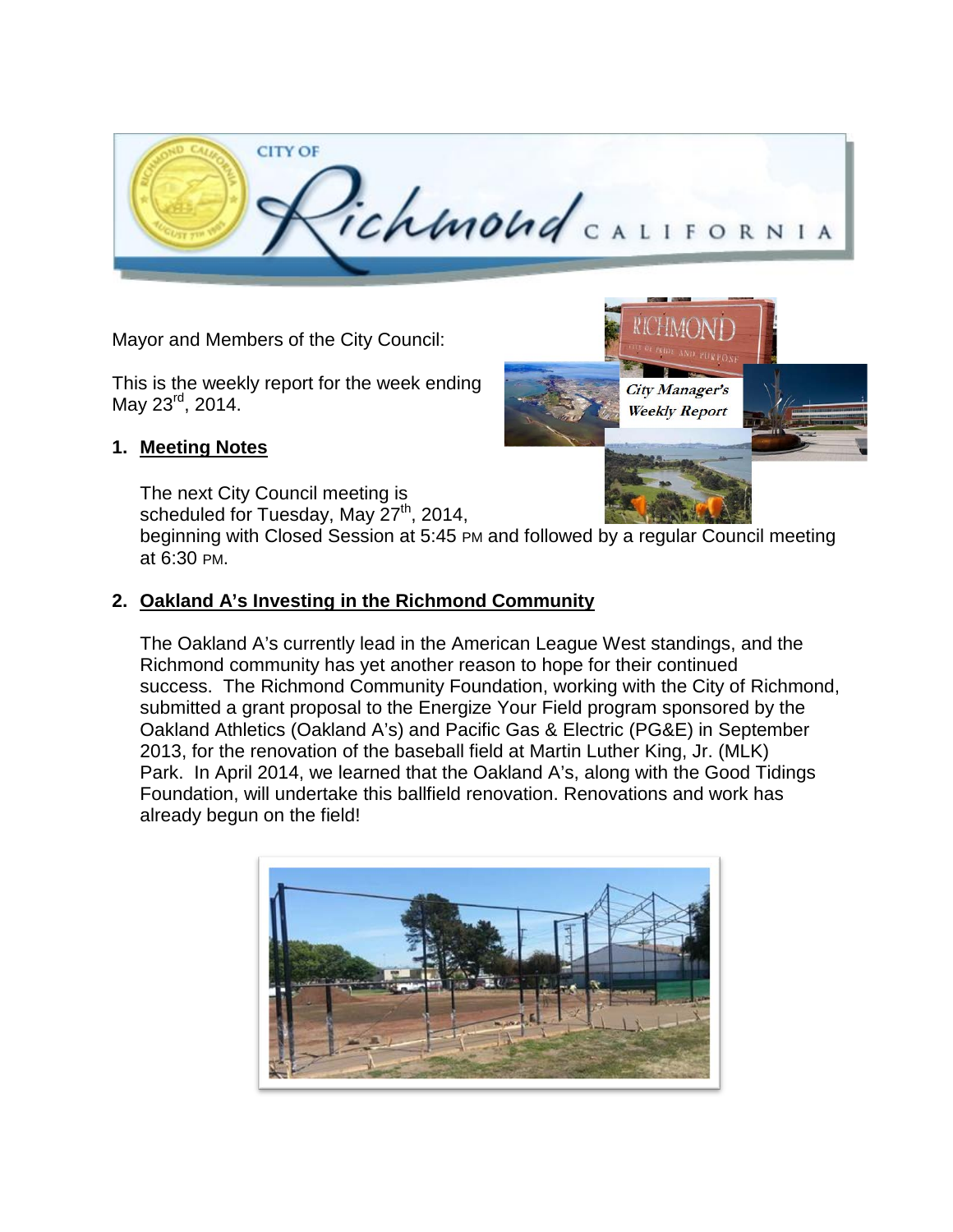The MLK Park ballfield renovation will be done "turn-key" by the Good Tidings Foundation. Work started on May  $7<sup>th</sup>$  and will continue until the field dedication ceremony on Saturday, May 31<sup>st</sup>.

Part of the Good Tidings Foundation mission is to work in partnership with professional sports franchises throughout the Bay Area, leveraging resources to increase access to enriching opportunities by deserving youth. They help design, fund and build projects that are maintained and programmed in perpetuity by school districts, recreation departments, or city governments (click [here](http://www.goodtidings.org/) to learn more about this organization).

Please join the City of Richmond, the Richmond Community Foundation, the Oakland A's, PG&E, Good Tidings, Richmond Little League players, and the community on Saturday, May  $31^{st}$  from 12:00PM to 1:00PM on the newly renovated MLK Baseball Field for the field dedication ceremony! An Oakland A's player will also be in attendance to have a baseball clinic with the little league players. We hope to see you there! Contact LaShonda White in the City Manager's Office at (510) 620-6828 or at [lashonda\\_white@ci.richmond.ca.us.](mailto:lashonda_white@ci.richmond.ca.us)

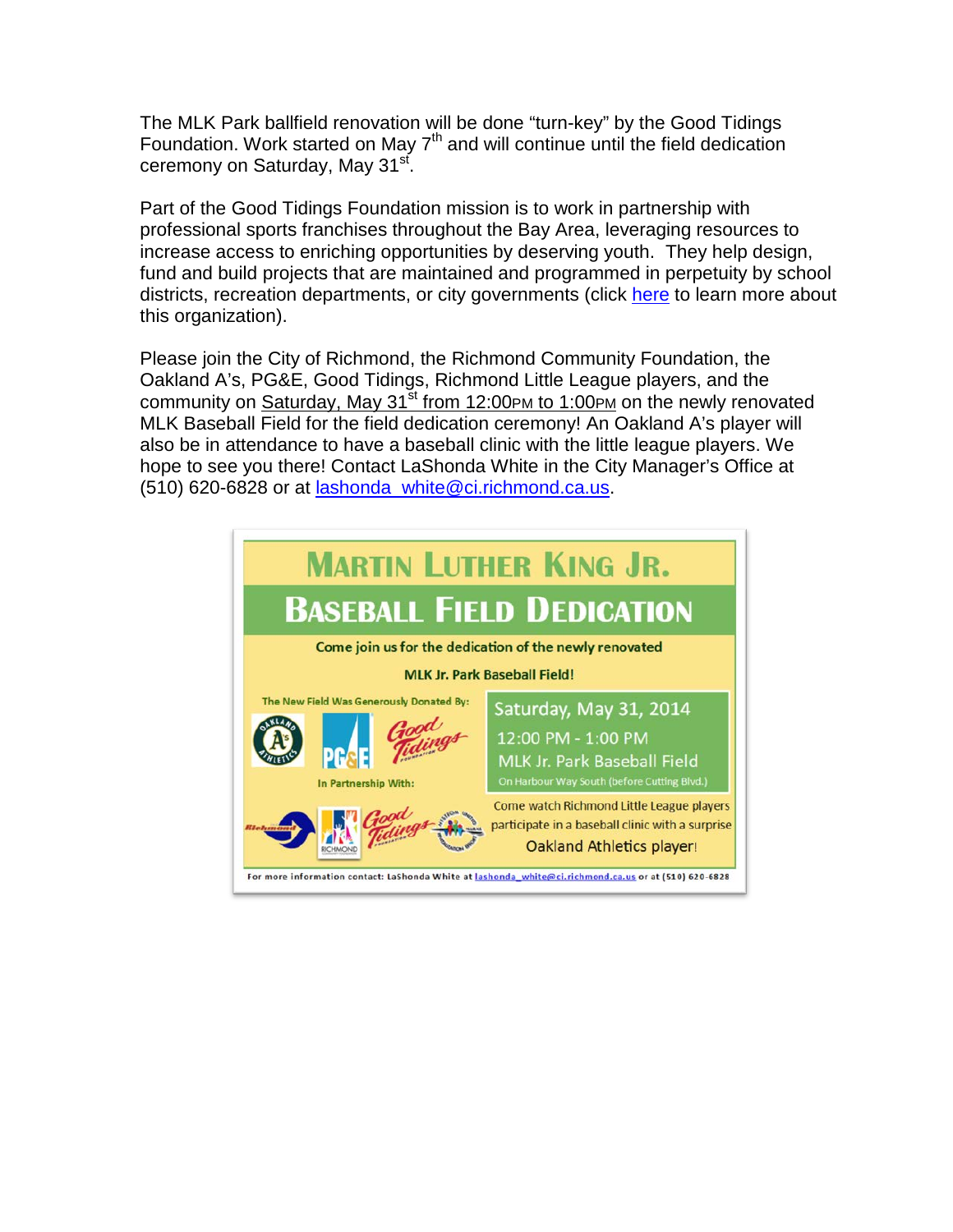

# **3. Major Milestone for Richmond Bay Campus**

At last week's University of California Board of Regents meeting, the Regents approved a Long Range Development Plan and Environmental Impact Report for the future site of the UC Berkeley, Richmond Bay Campus. The Long Range Development Plan envisions the campus as a site for greatly enhanced, multidisciplinary research opportunities for scientists at UC Berkeley and LBNL. It will also enhance opportunities for jobs, beautification and revitalization in the City of Richmond. Both of these documents are vital to moving development forward and facilitating a successful project. UC Berkeley Chancellor Nicholas Dirks and LBNL Director Paul Alivisatos have also demonstrated their commitment to the Richmond community with a signed a Joint Statement of [Commitment.](http://richmondbaycampus.lbl.gov/assets/docs2/raw/Joint%20Statement%20of%20Commitment.RBC._001.pdf) This commitment is intended to create a framework for continued partnership between the campus, the Lab, the City of Richmond, neighborhood groups and residents to address community priorities including education, local employment, procurement and workforce training.

If you are interested in viewing the presentation and vote, the [Board of Regents](http://lecture.ucsf.edu/ETS/Play/fbcec72d7d28400097809d8c26be72dc1d?catalog=333992fe-1405-4d6b-ae39-512a30188f34)  [video](http://lecture.ucsf.edu/ETS/Play/fbcec72d7d28400097809d8c26be72dc1d?catalog=333992fe-1405-4d6b-ae39-512a30188f34) regarding the LRDP begins at the 1:57 mark.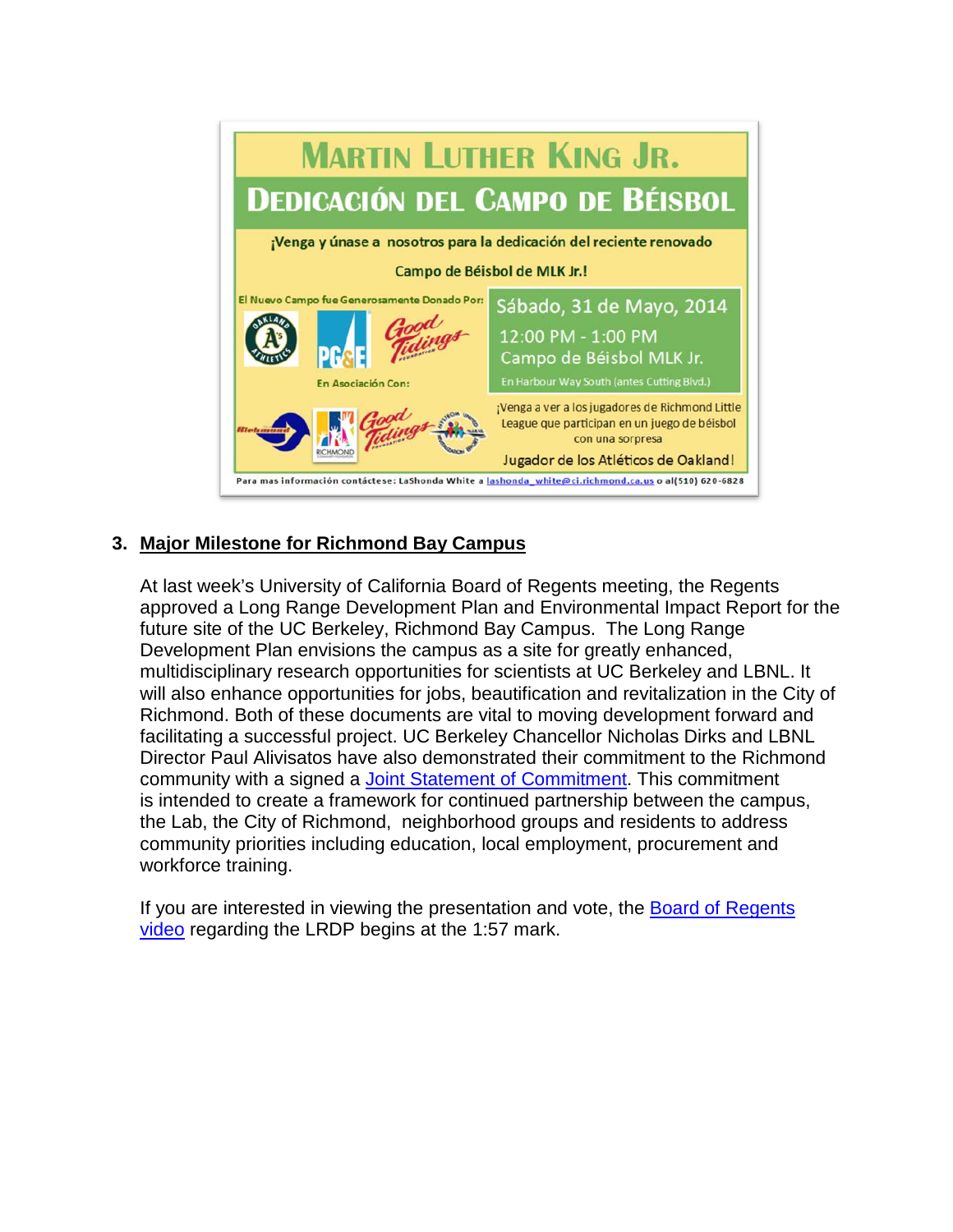

Future site of the Richmond Bay Campus. (Photo by Doug Lockhart)

#### **4. National Bike Month**

May is National Bike Month, and there are exciting activities happening in Richmond throughout the month. Find out more about biking news and activities all through May at [www.richmondenvironment.org](http://www.richmondenvironment.org/) and [http://www.youcanbikethere.org/calendar.](http://www.youcanbikethere.org/calendar)

#### *Team Bike Challenge*

If you enjoy saving money, having fun and being healthy on Bike to Work Day, you don't have to stop! Those who want to keep biking through May can join the City of Richmond's team as a part of the Team Bike Challenge or start your own team! The City has a team that will log its miles each week and compete against other cities and organizations in the East Bay. Those who start their own teams (up to five people) can compete for prizes as they log their miles versus other Contra Costa riders. Learn more and join the team at: www.youcanbikethere.org/tbc.

#### *Friday Lunch Rides*

Join us every Friday during May at noon as we bike to beautiful locations across Richmond for lunch. We will meet in front of 450 Civic Center before rolling out! Bring your own lunch or grab something from the Farmers Market next door. Riders of all caliber are welcome!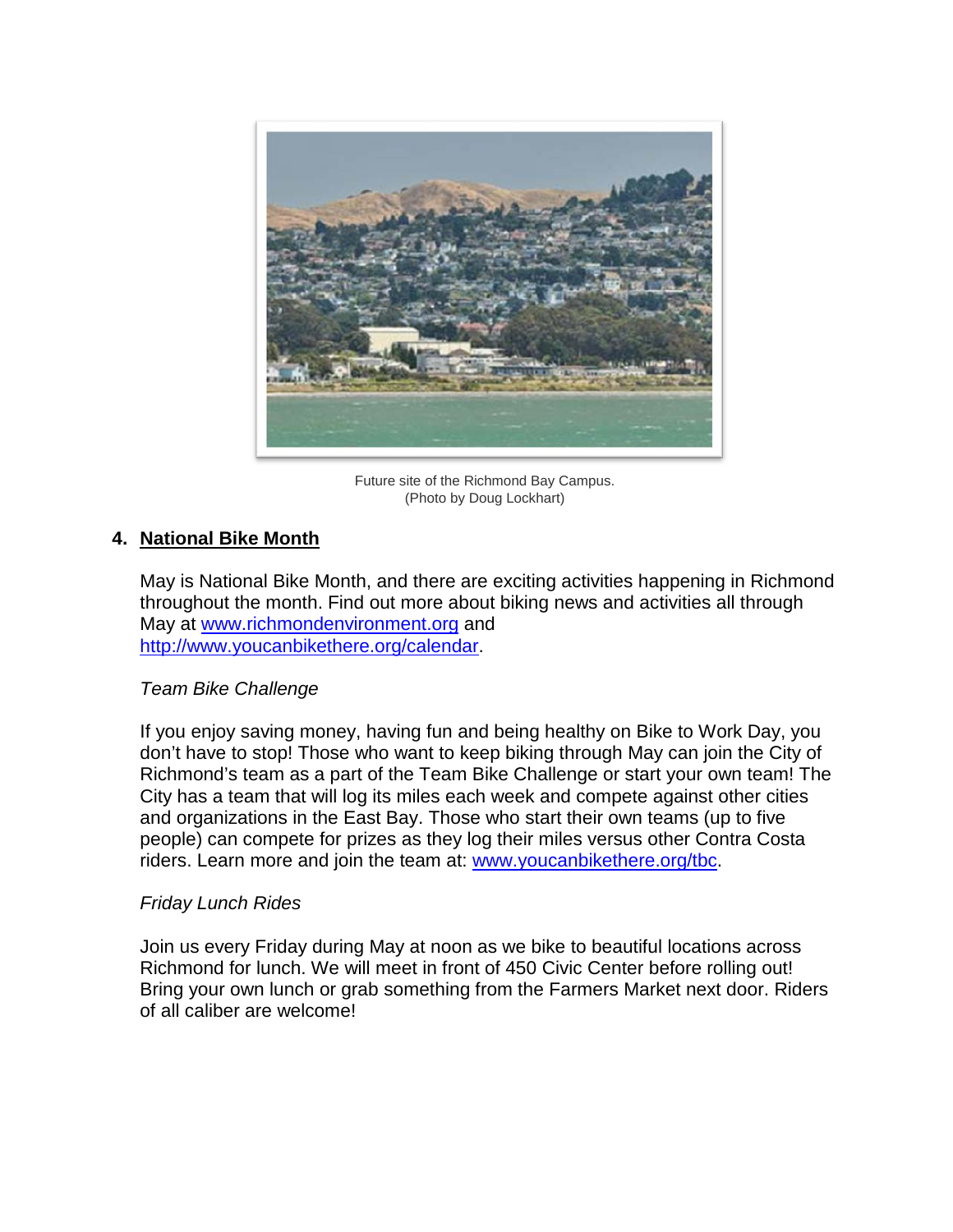

**5. Google Selects Pogo Park as a Finalist in the Bay Area Impact Challenge**



The Impact Challenge invited nonprofits to share their bright ideas for a better Bay Area. An impressive roster from fields like education, housing, youth engagement and more came to participate. A panel of community advisors helped review their submissions, and now everyone can vote for the winners.

Nearly 1,000 Bay Area nonprofits applied for the Impact Challenge, and Google selected Richmond's own Pogo Park as a top 10 finalist. For the next 12 days, anyone, anywhere in the world, can visit the Bay Area Impact Challenge website to vote for their favorite nonprofits.

The top four organizations with the most votes will receive a \$500,000 grant, support from Google, and access to co-working space to bring their ideas to life. In total, 25 organizations will receive funding to help create a better Bay Area. Help support Pogo Park in this amazing challenge by casting your vote below!

**[CLICK HERE](https://impactchallenge.withgoogle.com/bayarea2014/charity/pogo-park) to vote! Voting ends June 2, 2014.**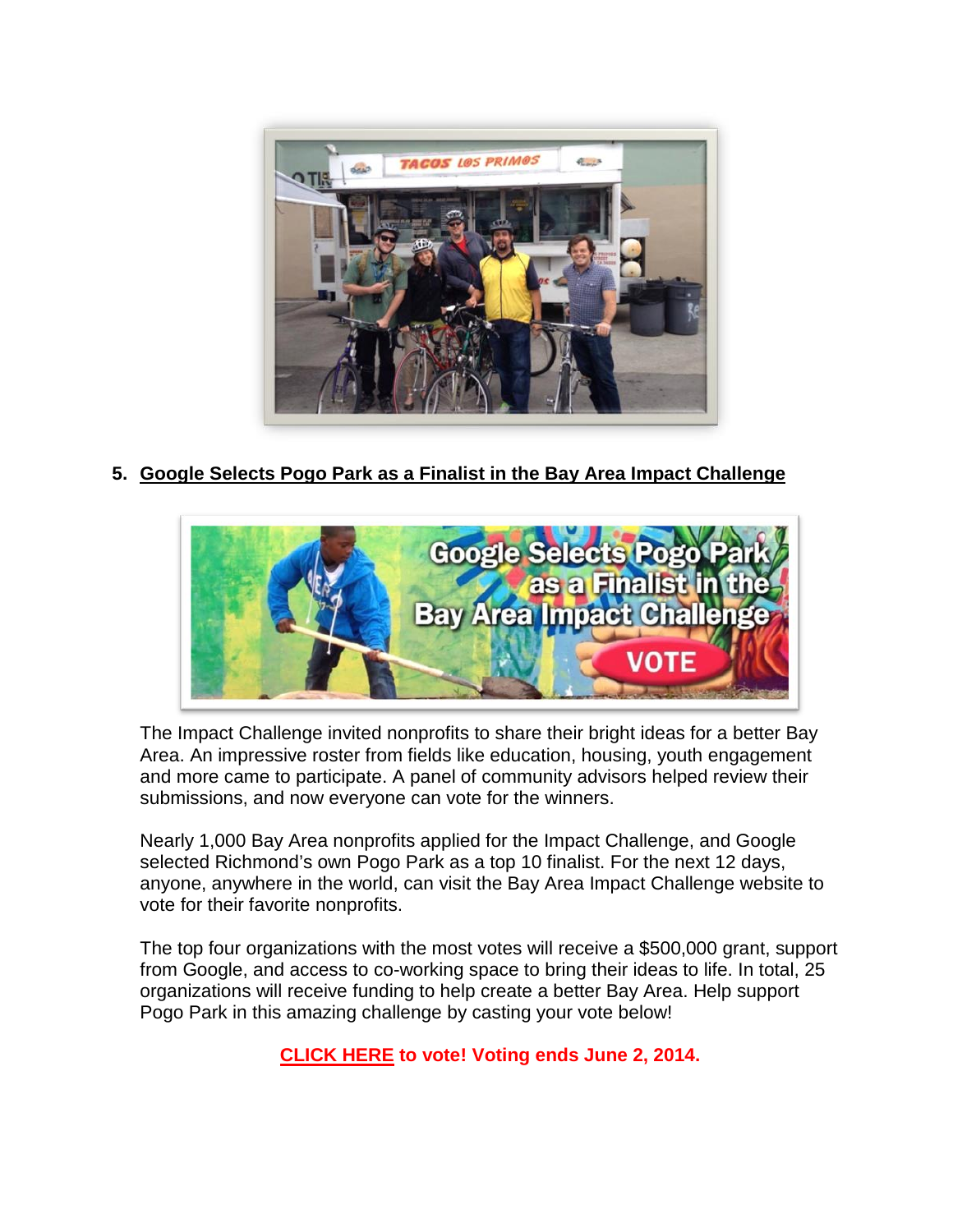

# **6. Chevron Refinery Modernization Project Community Workshop**

On Wednesday, May  $28<sup>th</sup>$ , the City of Richmond invites you to participate in a Community Workshop to develop recommendations for Chevron's health and community benefits initiatives in Richmond. The ideas formulated at this meeting will be used to inform the Conditions of Approval for the Chevron Refinery Modernization Project. The workshop will take at the Richmond Civic Center Auditorium from 6:00 PM to 8:00 PM. Doors will open at 5:30PM with light refreshments.

Please visit www[.ChevronModernization.com](http://chevronmodernization.com/) for more information and to RSVP. Please call (510) 620-6512 for more information.

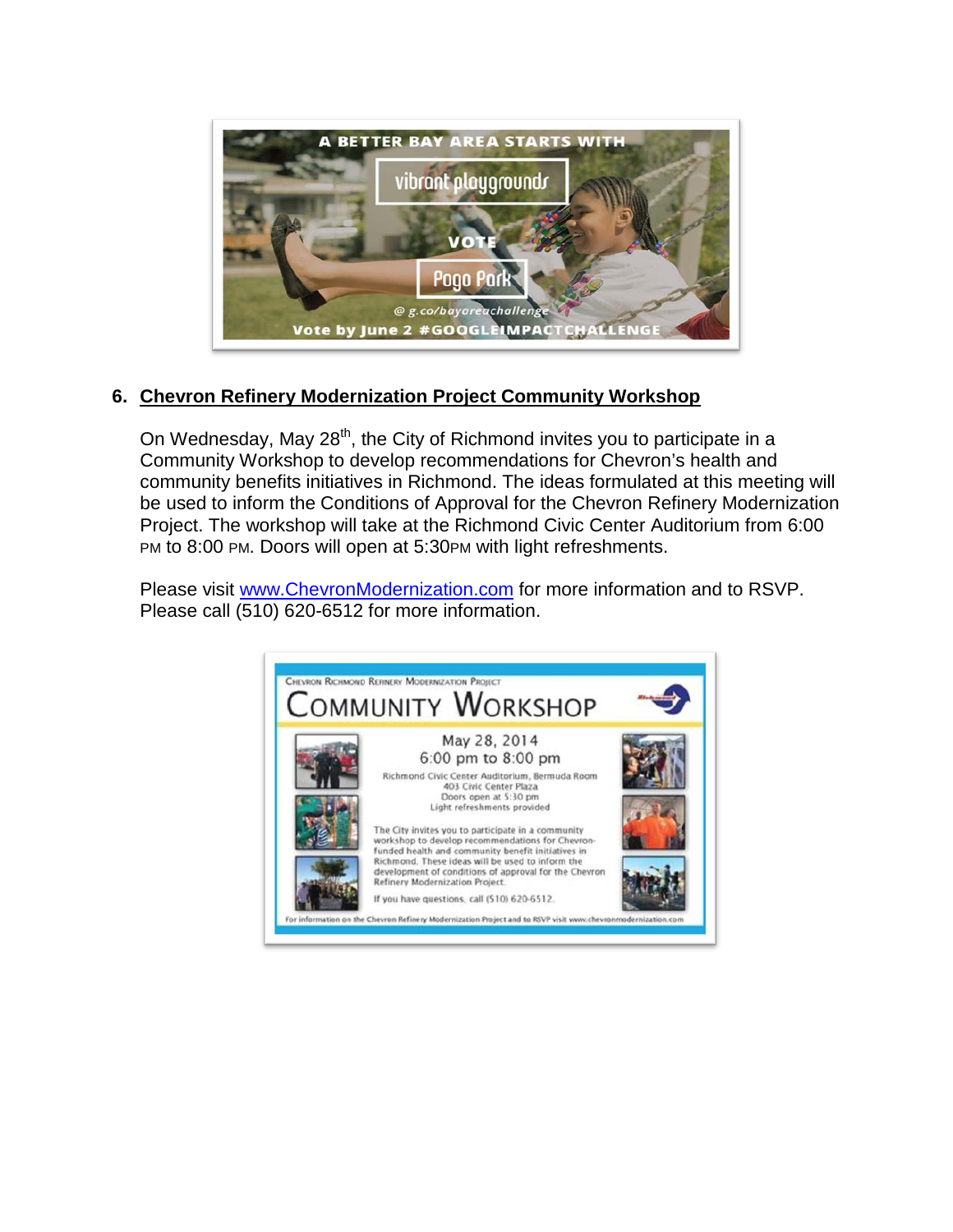

# **7. Improvements to the San Pablo Dam Road Interchange at I-80**

In preparation for future improvements to the San Pablo Dam Road Interchange at I-80, El Portal Drive, near Glenlock Street in the City of San Pablo, will be temporarily closed to allow for the advance relocation of underground utilities.

The roadway closure is anticipated to begin in late May 2014 and continue into August 2014. The closure limits on El Portal Drive will be between Glenlock Street and the entrance ramp to westbound I-80 (towards San Francisco), near the Shell Gas Station. Access to/from Glenlock Street from/to El Portal Drive and all entrance and exit ramps will remain open at all times during construction. The sidewalk on El Portal Drive within the road closure segment will remain open at all times, except as needed, when construction activities require temporary closure for public safety.

Detour signs will be posted to inform drivers of alternative routes to reach their destination during the roadway closure (see map below). Electronic changeable message signs will be placed in strategic locations on city streets to minimize traffic delays and public inconvenience.

The Contra Costa Transportation Authority (CCTA) and project partners, including the cities of San Pablo and Richmond, Contra Costa County, and Caltrans, are making every effort to provide opportunities for project neighbors to stay informed about this construction work. More information about the project can be found at: [http://www.ccta.net/projects/project/38.](http://www.ccta.net/projects/project/38)

The Project hotline's number is (510) 277-0444.

Thank you for your cooperation during this essential work.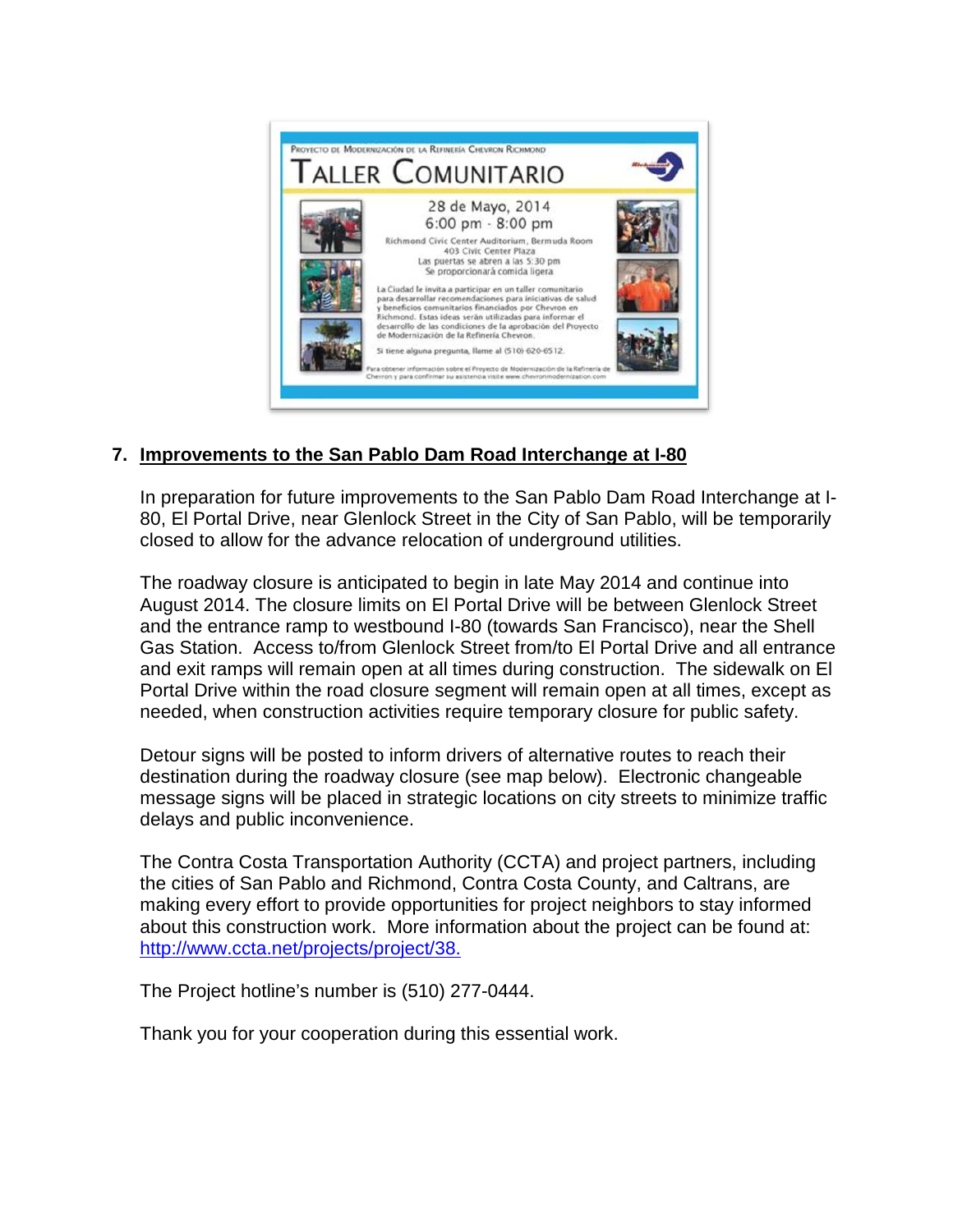



# **8. Contra Costa Health Services (CCHS) Emergency Medical Services (EMS) System Modernization Project Final Report**

This is a reminder to all interested parties that the Contra Costa Health Services (CCHS), Emergency Medical Services (EMS) System Modernization Project Final Report will be presented to the Contra Costa Board of Supervisors on June 3,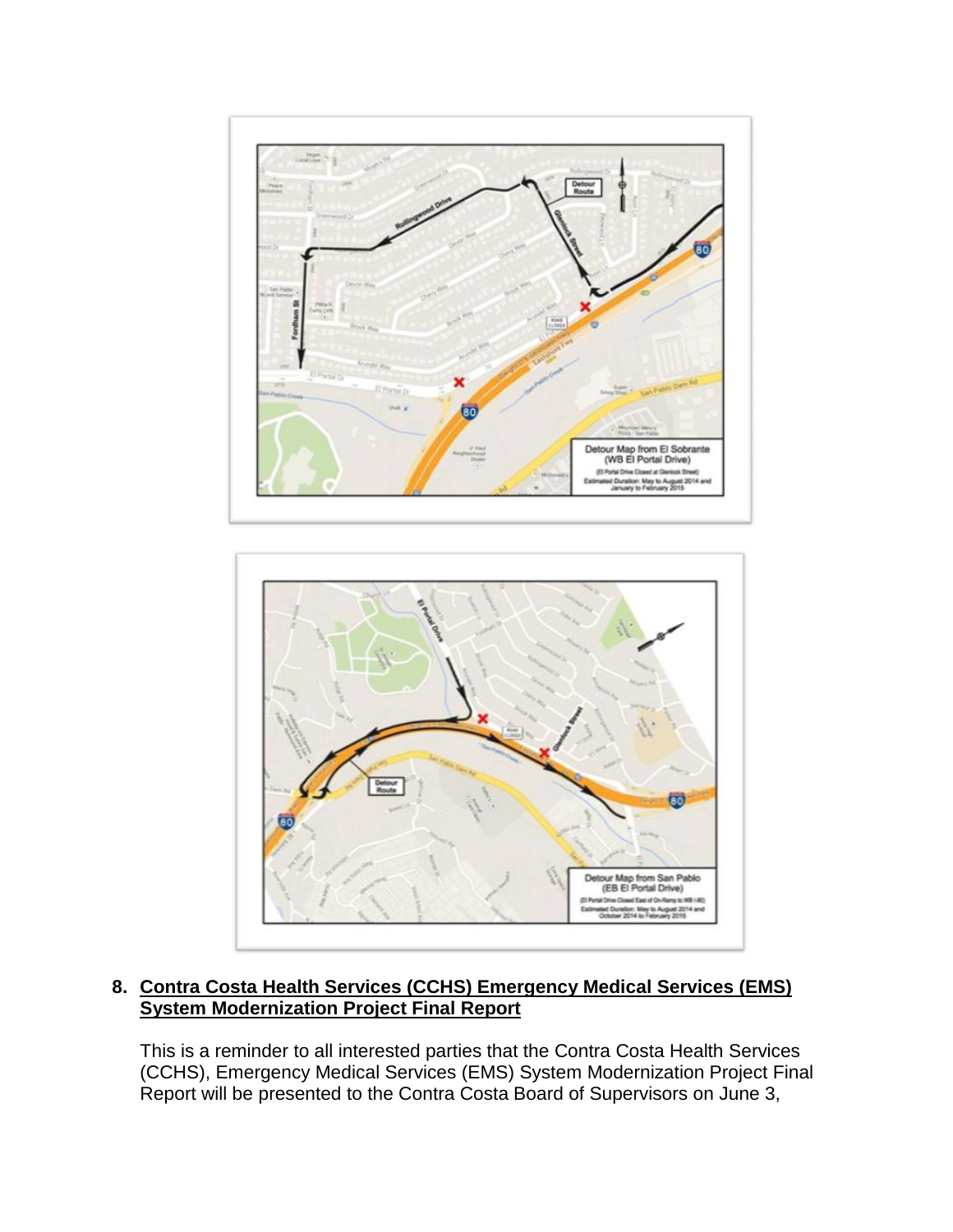2014. Two service level changes that were being proposed in earlier drafts of the EMS Report that will impact Richmond residents included 1) increasing ambulance response times in Richmond by 60 seconds; and 2) changing ambulance transport staffing from two paramedics, to one paramedic and one EMT.

If you are unable to attend the presentation or view via streaming video, it will be recorded and available for viewing on the Board of Supervisors website after the meeting. Board agendas, materials and recorded sessions are posted at [http://www.cccounty.us/4664/Board-Meeting-Agendas-and-Videos.](http://www.cccounty.us/4664/Board-Meeting-Agendas-and-Videos)

If you need to catch up on how the study has been progressing and preliminary recommendations, visit the EMS Modernization study webpage at [http://cchealth.org/ems/system-review.php#simpleContained3.](http://cchealth.org/ems/system-review.php#simpleContained3) If you have questions or comments, please contact Pat Frost, RN, MS, PNP, Director Emergency Medical Services at [Patricia.Frost@hsd.cccounty.us](mailto:Patricia.Frost@hsd.cccounty.us) or 925-646-4690.

### **9. Officer Bradley A. Moody Memorial Underpass Project Update**

The Bradley A. Moody Memorial Underpass Project involves the construction of a roadway underpass on Marina Bay Parkway between Meeker Avenue and Regatta Boulevard, and is intended to resolve long-standing access limitations to the Marina Bay area caused by frequent train crossings. In early September 2013, Marina Bay Parkway was closed to traffic. This closure is planned to remain in place until early May 2015.

During the week of May 19<sup>th</sup>, while roadway excavation continued, crews installed new electrical service equipment for streetlights, signals and irrigation, completed restoration of electrical infrastructure at the Department of Public Health campus, excavated a third level of the stormwater pump station and began installation of storm drain facilities north of the railroad tracks.

For the week of May  $26<sup>th</sup>$ , additional roadway excavation will continue to final street sub-grade, installation of temporary struts will be completed south of the railroad tracks, and restoration of landscaping at the Department of Health Services campus will begin.

The fourth 24-hour a day weekend closure window has been tentatively scheduled for the weekend of June  $7<sup>th</sup>$ , however, railroad activity may require this work to be performed the following weekend (beginning June  $14<sup>th</sup>$ ). During this closure window, a crane will be placed on the new railroad bridge for placement of two 14 foot long approach slabs, made of precast concrete and weighting 18,000 lbs. each. Also during this window, waterproofing materials will be placed on the bridge, and the railroad will be performing maintenance work of their own during this period to minimize disruption to the community. Additional information regarding the dates and times of this work will follow as details are confirmed.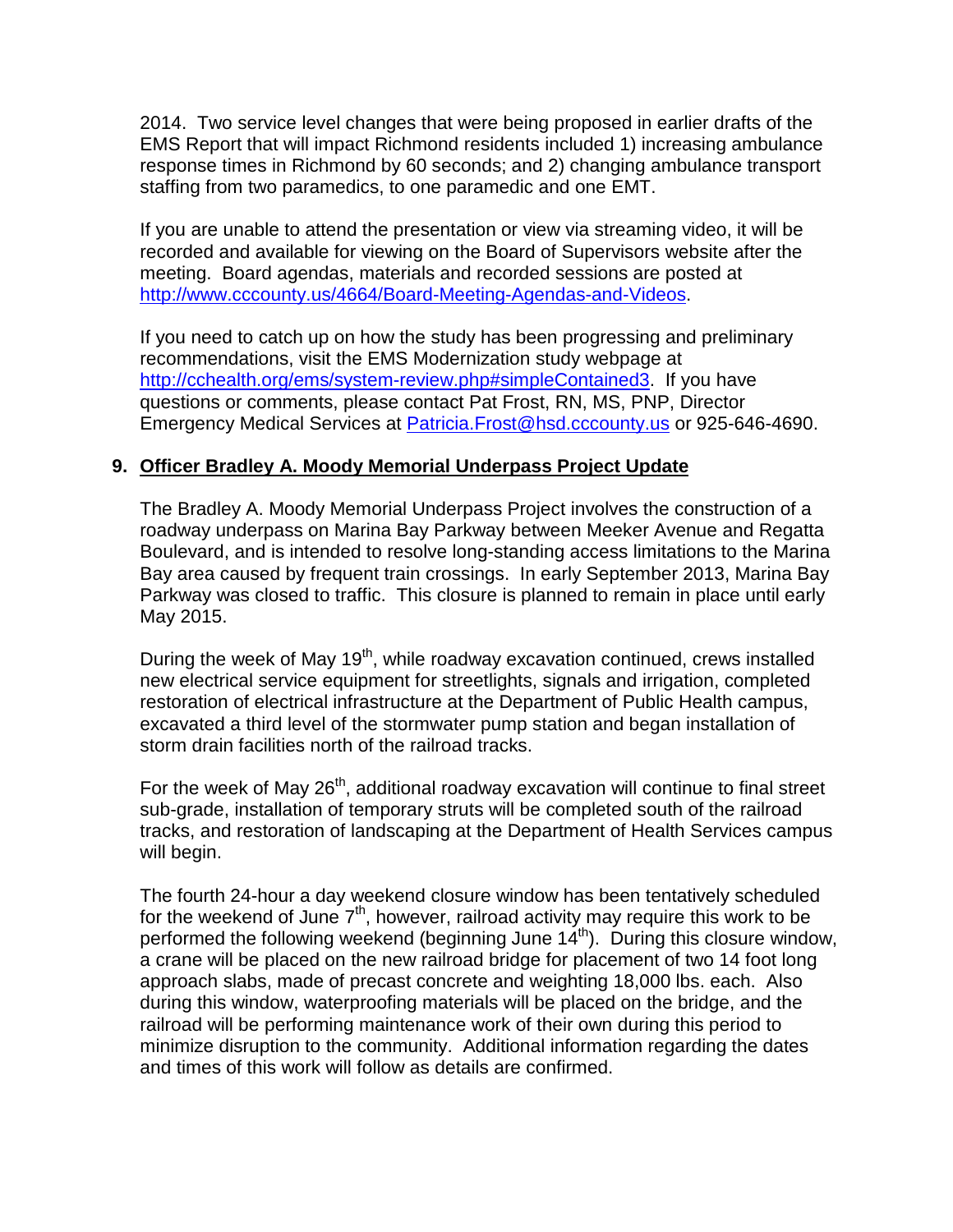For additional information and to be added to the project update contact list, please see the project website at [www.moodyup.com.](http://www.moodyup.com/) You can also follow the project on twitter: @moodyunderpass, or contact the project's public outreach coordinator Jacqueline Majors at (925) 949-6196.

#### **10.Mayor Taylor Bike Fiesta at Lincoln Elementary School**

On Saturday, May 24<sup>th</sup>, Building Blocks for Kids (BBK) Richmond Collaborative hosts The Major Taylor Bike Fiesta. This event is a product of the collaboration with local government and community organization to provide Richmond residents with the support and resources they need to be happy, healthy, and informed. Bike Fiesta encourages safe bike riding, family bonding, healthy lifestyle choices, and access to community resources. At this event there will be free bike repairs, exercise classes, interactive games, and entertainment will be offered for families to enjoy.

> When: Saturday, May 24<sup>th</sup> Time: 11:00 AM – 3:00 PM Where: Lincoln Elementary School, 29 6<sup>th</sup> Street Richmond, 94801



BBK is looking for volunteers for the Major Taylor Bike Fiesta to help lead fun games and activities along with setting up for the event. This volunteer opportunity can count as community service hours for students, for more information from BBK and to register go to [http://tinyurl.com/bikefiesta.](http://tinyurl.com/bikefiesta) If you have any questions feel free to call (510) 932-6031.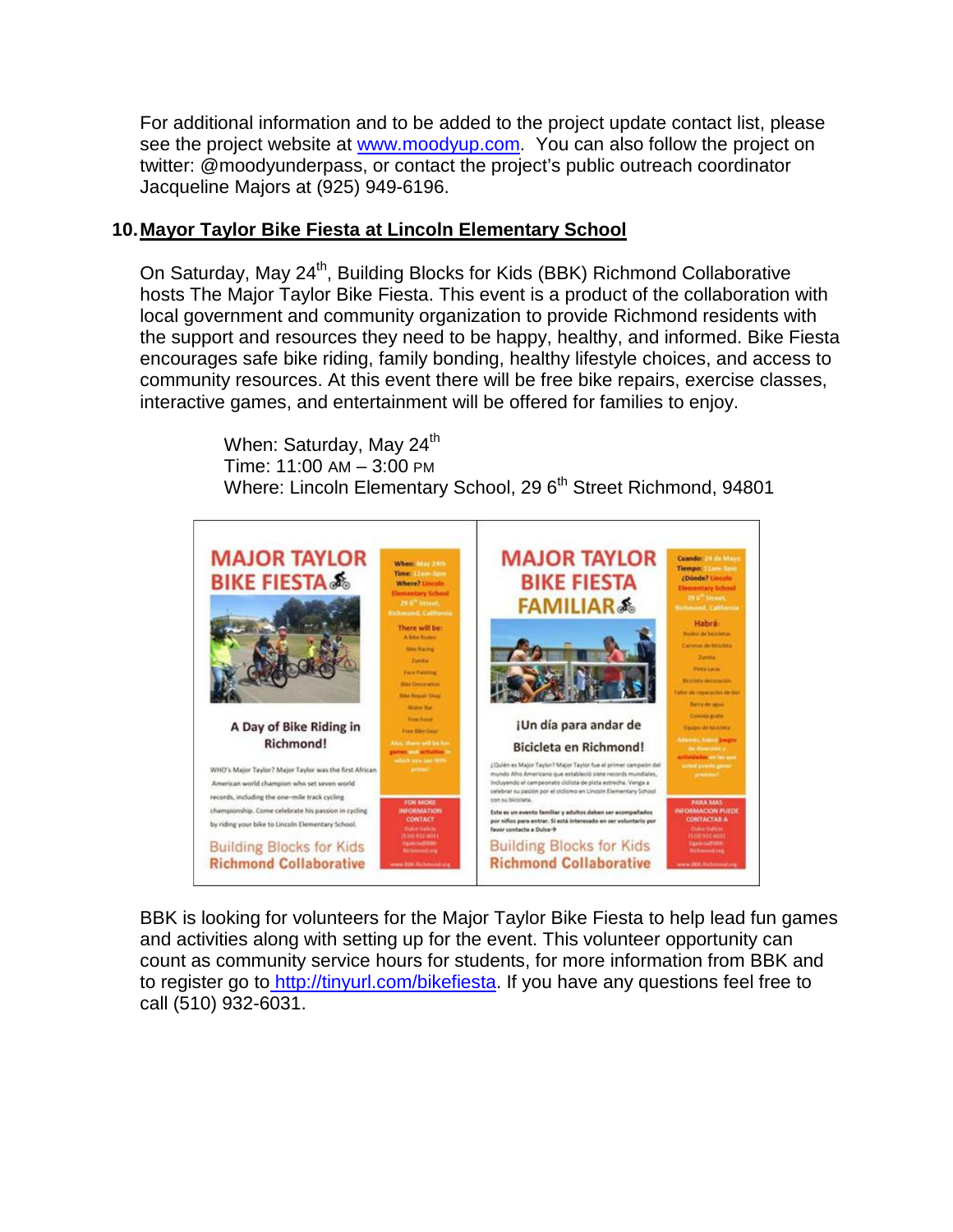

# **11.Call for Poets!**

The City of Richmond is now accepting applications from poets interested in serving as the City's Poet Laureate. This is a two-year program that began in April 2012. Dwayne Parish served as our first Poet Laureate and has just concluded his term. The purpose of the Poet Laureate program is to provide a focus for the appreciation and dissemination of poetry in Richmond, promote the knowledge of poetry among our youth, and act as a spokesperson for the growing number of poets and writers in Richmond. We recognize poetry as an important part of our culture and history, and believe that it enhances our ability in vocabulary, critical analytical skills, and reading comprehension.

Poet applicants shall submit the following by June 6, 2014:

- 1) Evidence of a body of work, whether published, self-published or unpublished
- 2) Evidence of a history of advocacy for poetry
- 3) Selections from their works, not to exceed ten pages
- 4) Two personal or professional references
- 5) Proof of current residency in Richmond
- 6) A statement of availability for the two-year term

*DUTIES AND REQUIREMENTS:* The Richmond Poet Laureate shall be appointed for a term of two years, beginning April 1 and ending April 30 two years later.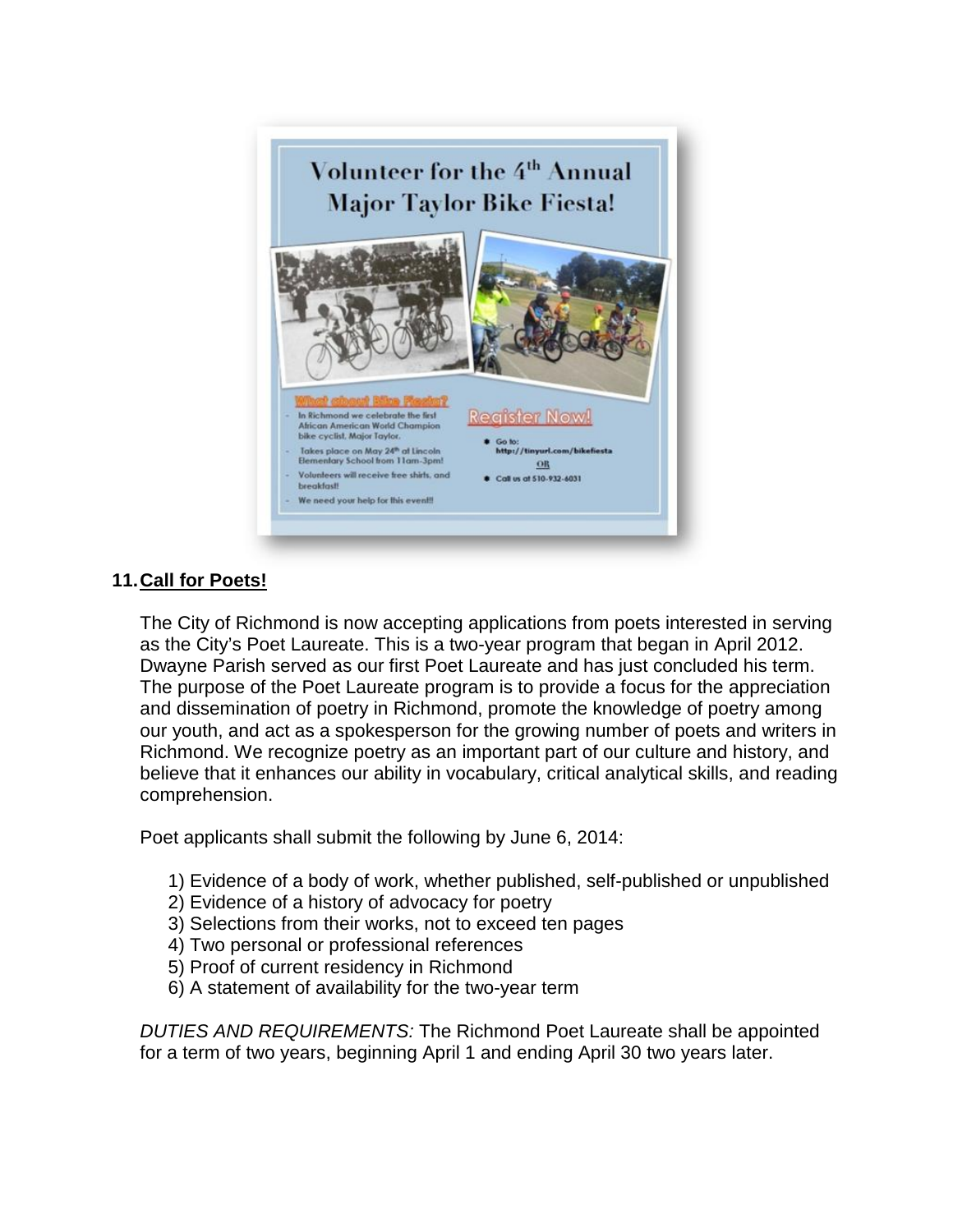An annual \$1,000 stipend is offered for the position. The Richmond Poet Laureate will be required to participate in various events and activities, including but not limited to the following:

- 1) Visit schools and attend city, library and school functions as needed;
- 2) Write a poem about Richmond that will be placed in a notebook to be available at the library;
- 3) Write a summation of his/her impressions and experiences as Poet Laureate six months prior to the end of the two-year term, with the purpose of providing information that will help to improve, adjust or adapt the parameters of the post and/or the application process;
- 4) Give a reading at a special event at the beginning of the two-year term;
- 5) If deemed appropriate by the committee, and if funding is available, the Poet Laureate may be asked to edit a chapbook consisting of his/her work or of the collected work of Richmond poets;
- 6) Write a poem for, and/or participate in, National Poetry Month (April);
- 7) Serve as a judge for the annual *Richmond Writes!* student poetry writing contest;
- 8) Write a poem for, and/or participate in, National Arts and Humanities Month (October).

If the Poet Laureate is not able to complete a full term, the Poet Laureate Committee shall accept applications for a replacement, and their replacement will complete the remaining portion of the two-year term. If approved by the Poet Laureate Committee, the successor may serve another term.

Selection Criteria:

- Written copies of poems by the applicant and/or poetry publications
- Public speaking ability
- Writing skills

The Poet Laureate sub-committee is appointed by the Richmond Arts & Culture Commission and the Public Art Advisory Committee, and will preside over the appointment process. The sub-committee is responsible for selecting the poet for the 2014-15 term. Finalists will read their poetry before the panel, and will be interviewed by them.

### *APPLICATION DEADLINE: JUNE 6, 2014*

Applications should be sent either by email or regular mail to the following: [Michele\\_seville@ci.richmond.ca.us](mailto:Michele_seville@ci.richmond.ca.us) or Michele Seville Arts & Culture Manager 440 Civic Center Plaza Richmond, CA 94804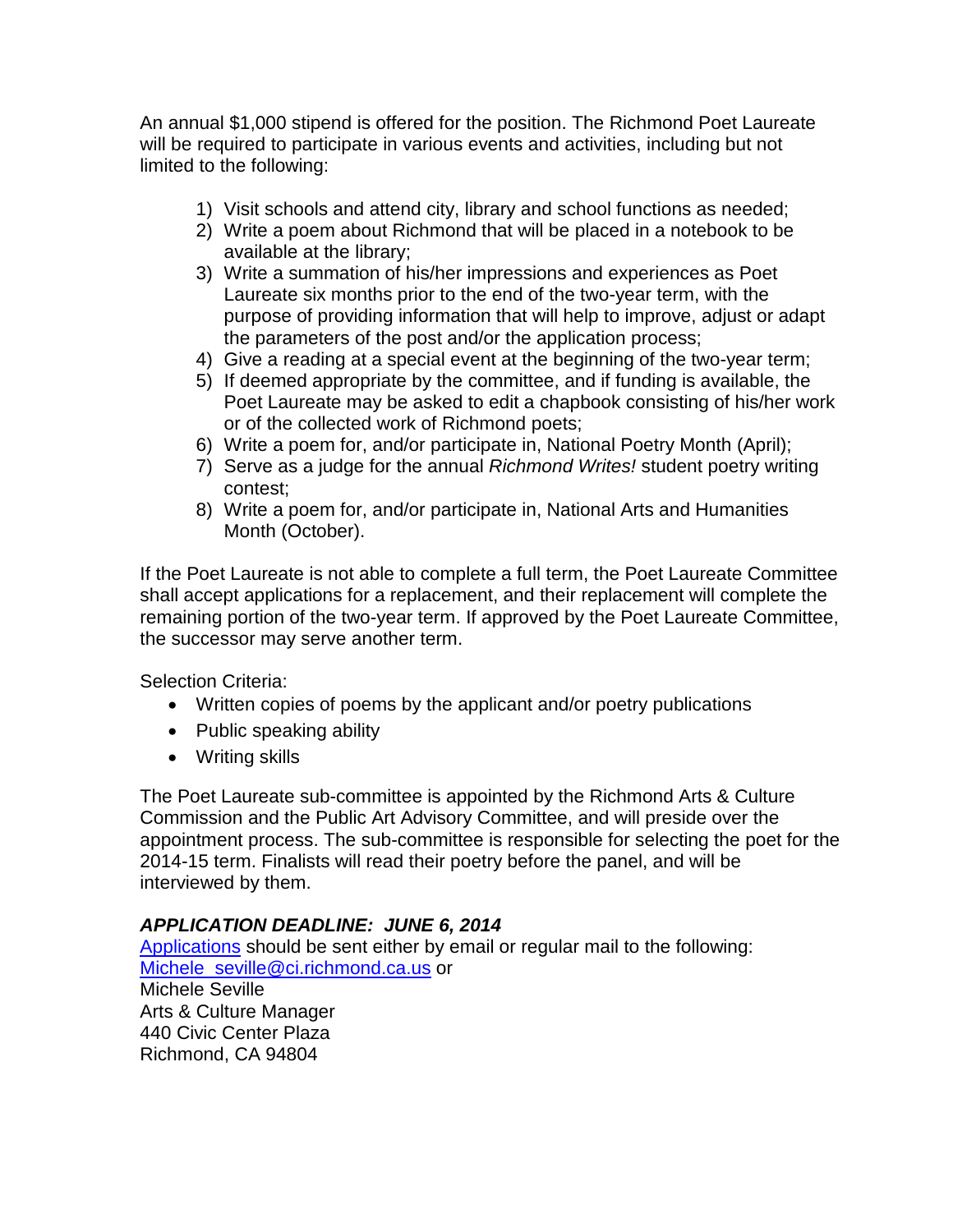

# **12.Richmond Police Department and Fire Department Help Lost Man Return Home**

On Saturday, May 17<sup>th</sup>, Richmond Police Officers and Firefighters assisted a man with disabilities return home. It's a terrific story about providing outstanding service to a community member in need. Please read the full [story](http://richmondstandard.com/2014/05/lost-disabled-richmond-man-finds-home-heartwarming-effort-local-police-fire/) in the Richmond Standard.

# **13.Recreation Highlights**

### Summer Programs

Registration for summer programs is now open! Check out the summer/fall 2014 Activity Guide online at [www.ci.richmond.ca.us/recreation.](http://www.ci.richmond.ca.us/recreation)

Register for programs in any of the following ways:

- On-line at <https://online.activenetwork.com/richmond>
- by phone at 510-620-6793
- by faxing a completed registration form to 510-620-6583
- by mailing a completed registration form to 3230 Macdonald Ave, Richmond, CA 94804
- by visiting the registration office in the  $1<sup>st</sup>$  floor lobby at the Richmond Recreation Complex, 3230 Macdonald Ave

### **Aquatics**

The Richmond Plunge will be hosting its second annual Aqua Zumba Fitness Party Saturday, May 31<sup>st</sup>, from 10:00 AM - 11:30 AM. Tickets are available now for \$15 or \$18 at the door. With the amazing turnout last year of over 80 participants, get your tickets early! We'll see you at the party!

Disabled People's Recreation Center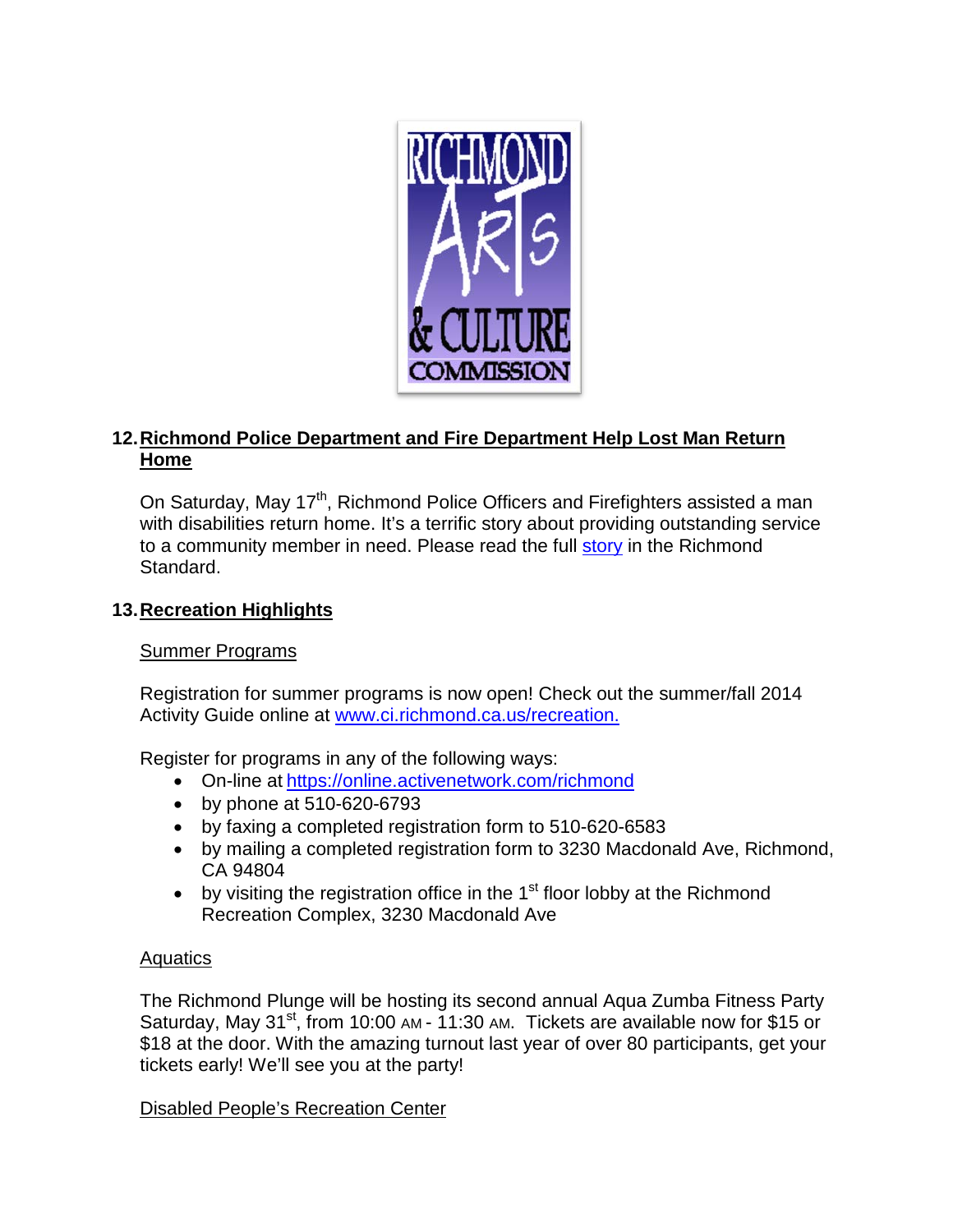With the planter boxes complete, participants from both the adult and youth programs began the process of germinating seeds. They chose basil, cucumbers, beef steak tomatoes, green onions and sugar daddy peas for planting. They will observe the growth of the seeds each day and determine when they are ready to be planted. It has been a fun activity for all.

#### Pt. Richmond

Members of the Point Richmond History Association held their annual meeting with 51 attendees.

#### Shields-Reid

On Saturday, May 17<sup>th</sup>, Lamar Williams received the Contra Costa County Juvenile Justice Outstanding Community Volunteer Award for his work with coaching youth in North Richmond and the Shields Reid Community Center. Lamar's son and daughter attend the afterschool program at Shields-Reid Community Center, and he has been instrumental in helping build Shields Reid's basketball and Jr. Giants program.





### **14.Public Works Updates**

Facilities Mainenance Division: The scoreboard at the North Richmond Ball field has been installed and is fully functional, this completes the renovations and the field is ready for play.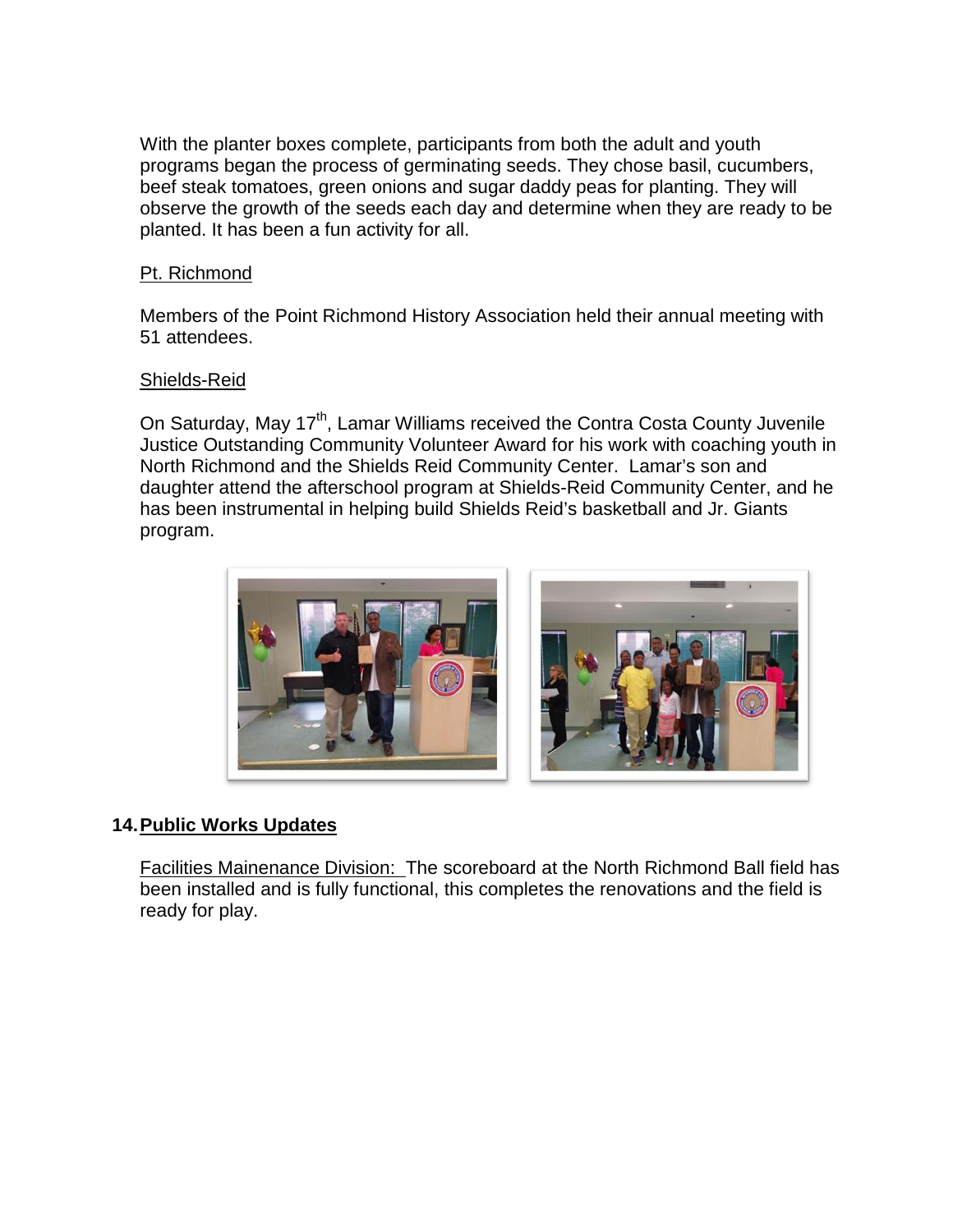

New Scoreboard at the North Richmond Ballfield

Carpenters resolved ADA deficiencies within the Plunge, replaced a window and window screens in Fire Station #66, replaced the apparatus door in Fire Station #66, repaired light fixtures in the Recreation Director's office, and resolved safety issues at Booker T. Anderson Community Center.

Painters completed curb painting around Civic Center Plaza, painted apparatus doors at Fire Station #62, pained the Coordinator's office at the Recreation Complex, and recycled 47 gallons of hazardous waste.

Stationary Engineers repaired the automatic gate at the Corporation Yard, repaired the apparatus door at Fire Station #62, upgraded the women's restroom fixtures at Booker T. Anderson Communtiy Center, upgraded the former dark room of Booker T. Anderson Community Center, repaired the stove at Fire Station #68, replaced the dishwasher at Fire Station #62, replaced the filter grill at Fire station #63, and repaired the water closet in Fire Station #63.

Utility Workers cleaned carpets at the Hilltop sub-station, scrubbed floors at the Plunge, set up Council Chambers for testing, and maintained 29 City-owned buildings.

Electricians replaced control breakers at Nichol Park Ballfield #2, repaired loose traffic signal and opticom controls at San Pablo Avenue and Esmond Avenue, repaired lighting damage at the Police Department, repaired parking lot lights at the Ford Building, and relamped the street lights on Seacliff Drive and Canal Boulevard.

Parks and Landscaping Division: Crews removed fencing from the Leona fuel station, completed pruning around the Civic Center, performed landscaping around the Family Justice and Communications Center, restored benches in Vincent Park,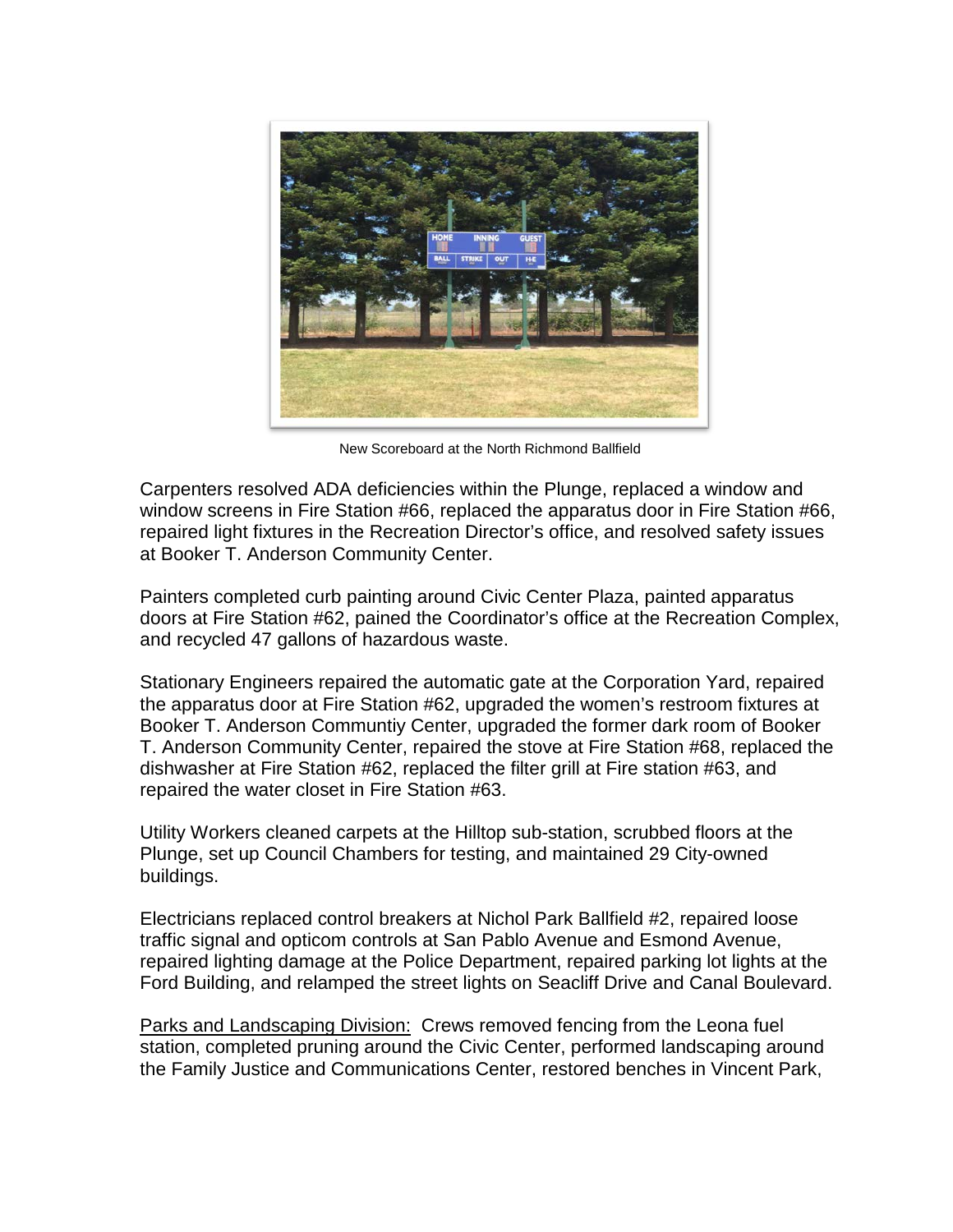worked in High Fire Severity Zones, and continued with the pathway project on the Richmond Parkway.



Bench Restoration



Richmond Parkway Pathway Project

Tree crews cut, trimmed or removed trees on Creely Avenue, McBryde Avenue, San Pablo Avenue, Prather Avenue, and Maricopa Avenue.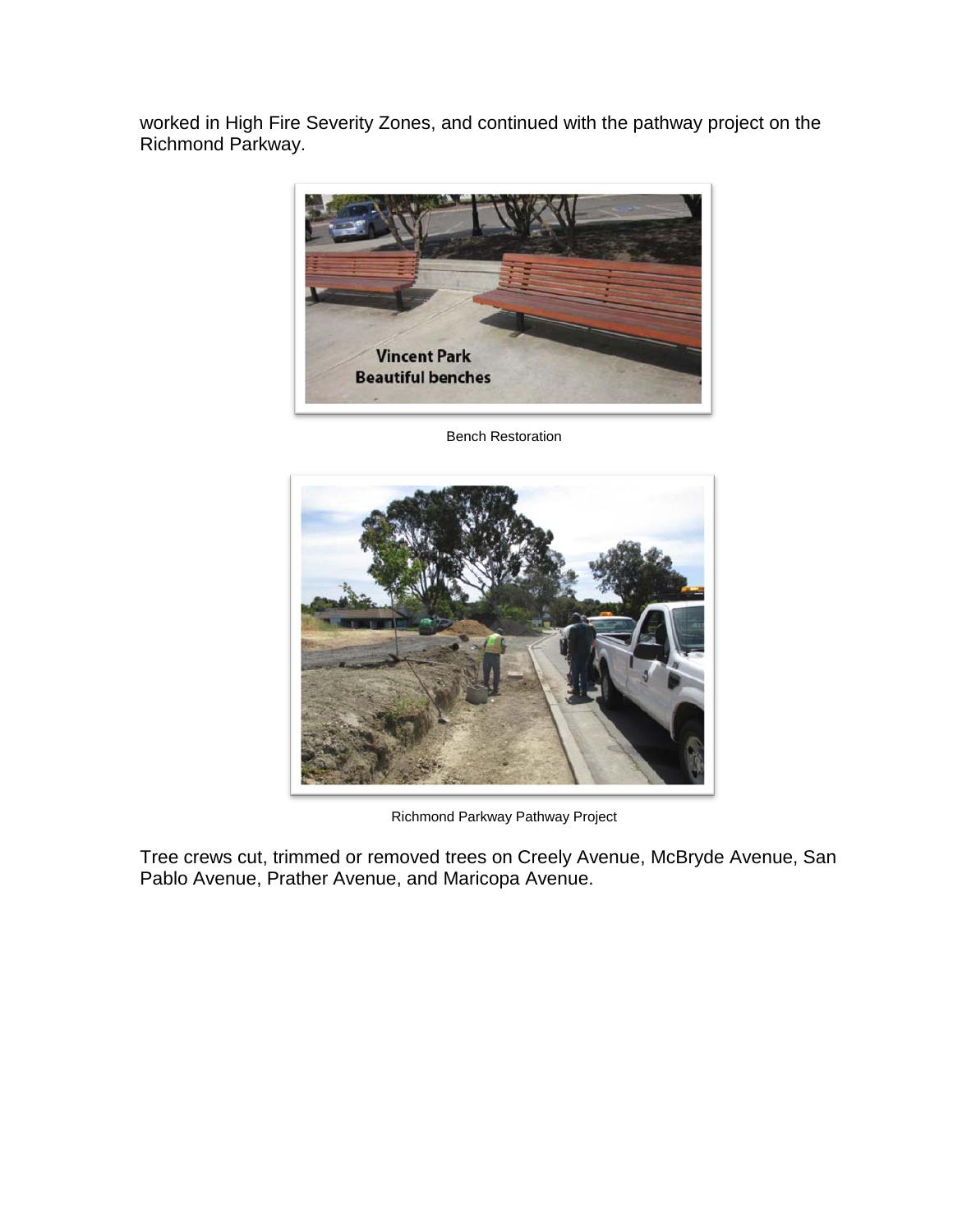

Tree Trimming on Maricopa Avenue

Streets Division: Staff grinded and paved Harrison Drive and worked from the outstanding pothole and sidewalk list.



Paving on Harrison Drive

Street sweeping performed commercial sweeping services for the third Monday through Wednesday and the fourth Thursday and Friday in the North Richmond, Iron Triangle, North Belding Woods, Atchison Village, South Belding Woods, Richmond Annex, Parkview, Panhandle Annex, and Eastshore neighborhood council areas.